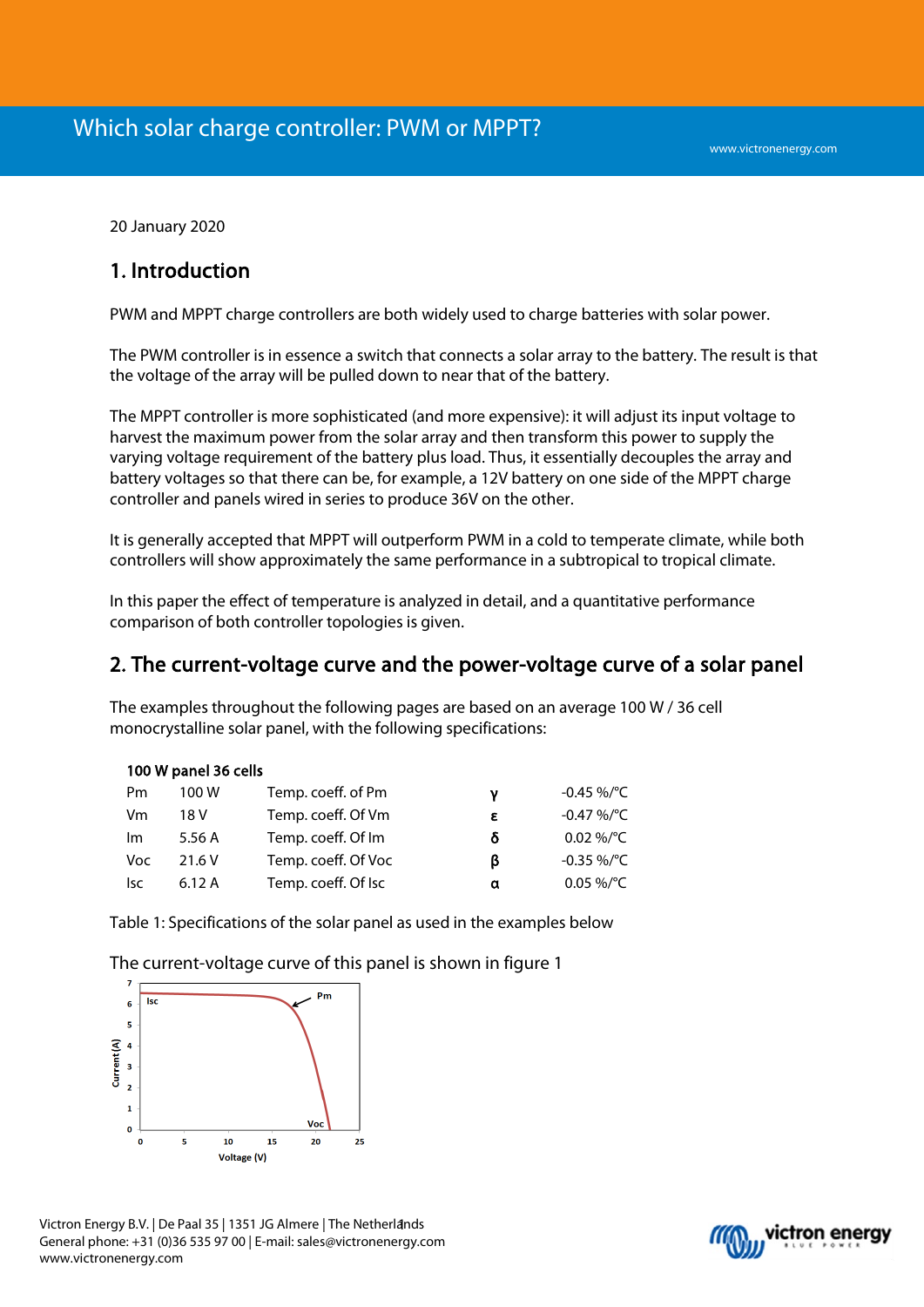### Fig 1: Current-voltage curve of a 100W / 36 cell solar panel Standard Test Conditions (STC): cell temperature: 25°C, irradiance: 1000 W/m², AM: 1.5

From this basic curve the power-voltage curve can be derived by plotting  $P = V \times I$  against V.

The result is the blue curve in figure 2 below. 100  $\overline{7}$  $100$ Pm **Isc** 6  $\epsilon$ 5  $\overline{\mathbf{5}}$ Power (W) Current (A) Current (A) Power (W)  $\overline{4}$  $\overline{a}$  $\overline{\mathbf{3}}$  $\overline{\mathbf{3}}$  $\overline{2}$  $\overline{2}$  $\mathbf{1}$  $\mathbf{1}$ Voc  $\pmb{\mathsf{o}}$  $\mathbf 0$  $\frac{1}{25}$  0  $\frac{1}{25}$  0  $\Omega$ s 10 15 20  $10<sup>10</sup>$ 15  $\overline{20}$ s  $\mathbf{0}$ Voltage (V) Voltage (V)





Obviously, the power obtained from the panel is zero when it is short circuited (0 x  $\text{Isc} = 0$ ) or when no current is drawn from the panel (Voc  $x = 0$ ).

In between those two zero power points the product  $P = V x$  I reaches a maximum: the Maximum Power Point ( $Pm = Vm x Im$ ).

The importance of the Maximum Power Point can be visualized as follows:

The product Vm x Im is proportional to the area of the rectangle shown in figure 3. Pm is reached when the area of this rectangle is at its largest. Figure 4 and 5 show two less optimal results obtained when power is harvested at a voltage which is too low or too high.







The maximum output of a 100 W solar panel is, by definition, 100 W at STC (cell temperature: 25°C, irradiance: 1000 W/m², AM: 1.5).

As can be seen from figure 3, in the case of a 100 W / 36 cell crystalline panel the voltage corresponding to the Maximum Power Point is  $Vm = 18$  V and the current is  $Im = 5.56$  A. Therefore  $18$  V x 5.56 A = 100 W.

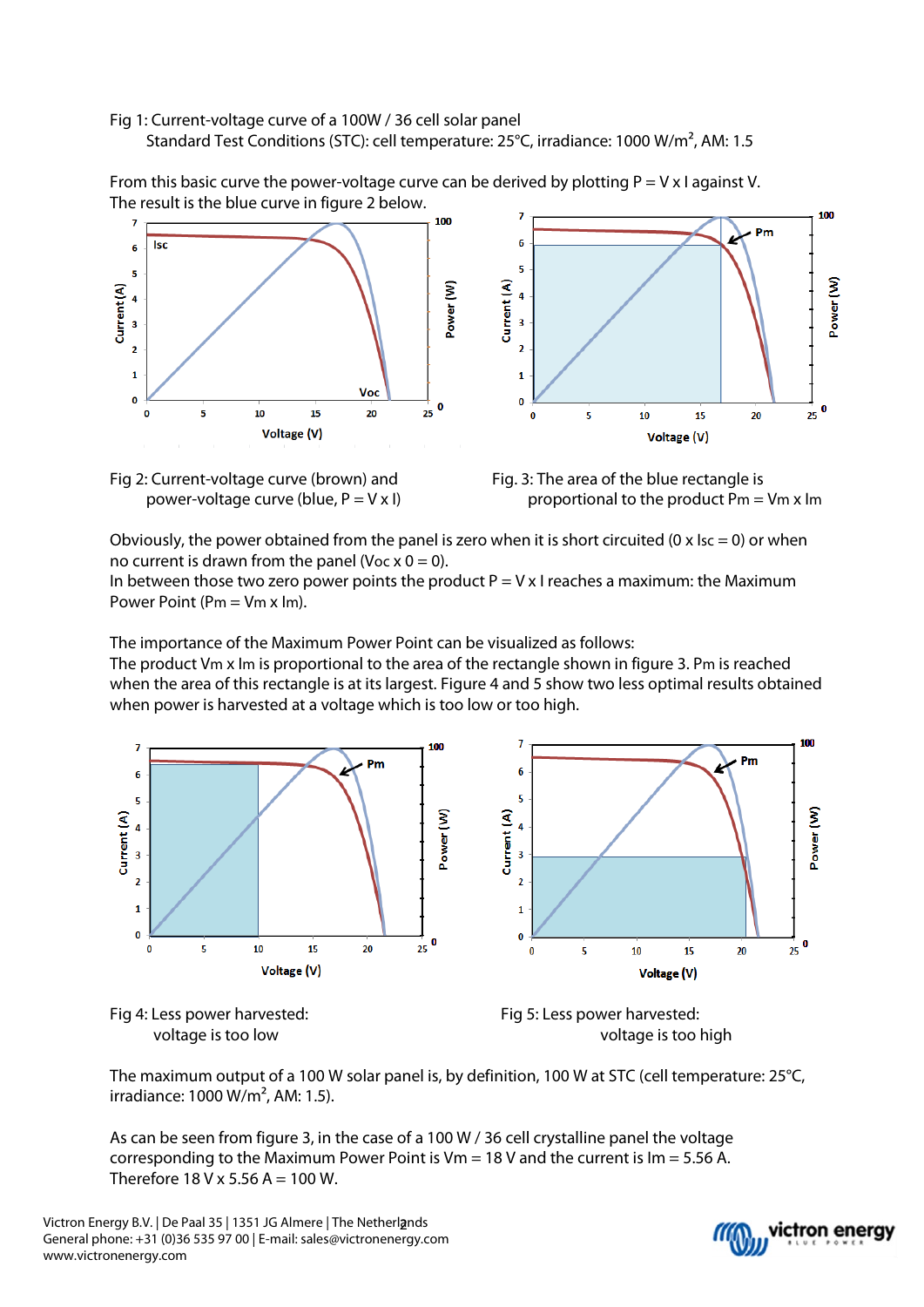Conclusion:

In order to get the maximum out of a solar panel, a charge controller should be able to choose the optimum current-voltage point on the current-voltage curve: the Maximum Power Point. An MPPT controller does exactly that.

The input voltage of a PWM controller is, in principle, equal to the voltage of the battery connected to its output (plus voltage losses in the cabling and controller). The solar panel, therefore, is not used at its Maximum Power Point, in most cases.

# 3. The MPPT charge controller

As shown in figure 6, the voltage Vm corresponding to the Maximum Power Point can be found by drawing a vertical line through the top of the power-voltage curve, and the current Im can be found by drawing a horizontal line through the intersection of the Vm line and the current-voltage curve. These values should be equal to the values specified in table 1.

In this example  $Pm = 100$  W,  $Vm = 18$  V and  $Im = 5.56$  A.

With its microprocessor and sophisticated software, the MPPT controller will detect the Maximum Power Point Pm and, in our example, set the output voltage of the solar panel at Vm = 18 V and draw  $Im = 5.56$  A from the panel.

### What happens next?

The MPPT charge controller is a DC to DC transformer that can transform power from a higher voltage to power at a lower voltage. The amount of power does not change (except for a small loss in the transformation process). Therefore, if the output voltage is <u>lower</u> than the input voltage, the output current will be higher than the input current, so that the product  $P = V \times I$  remains constant.

When charging a battery at Vbat = 13 V, the output current will therefore be  $I_{\text{bat}} = 100 \text{ W} / 13 \text{ V} = 7.7 \text{ A}.$ 

(Similarly, an AC transformer may supply a load of 4.4 A at 23 VAC (4.4 x 23 = 100 W) and therefore draw 0.44 A from the 230 V mains (230 x 0.44 = 100 W)).



Fig 6: MPPT controller, graphical representation of the DC to DC transformation  $Pm = Vm x Im = 18 V x 5.6 A = 100 W, and$ Pbat = Vbat x Ibat =  $13$  V x 7.7 A =  $100$  W

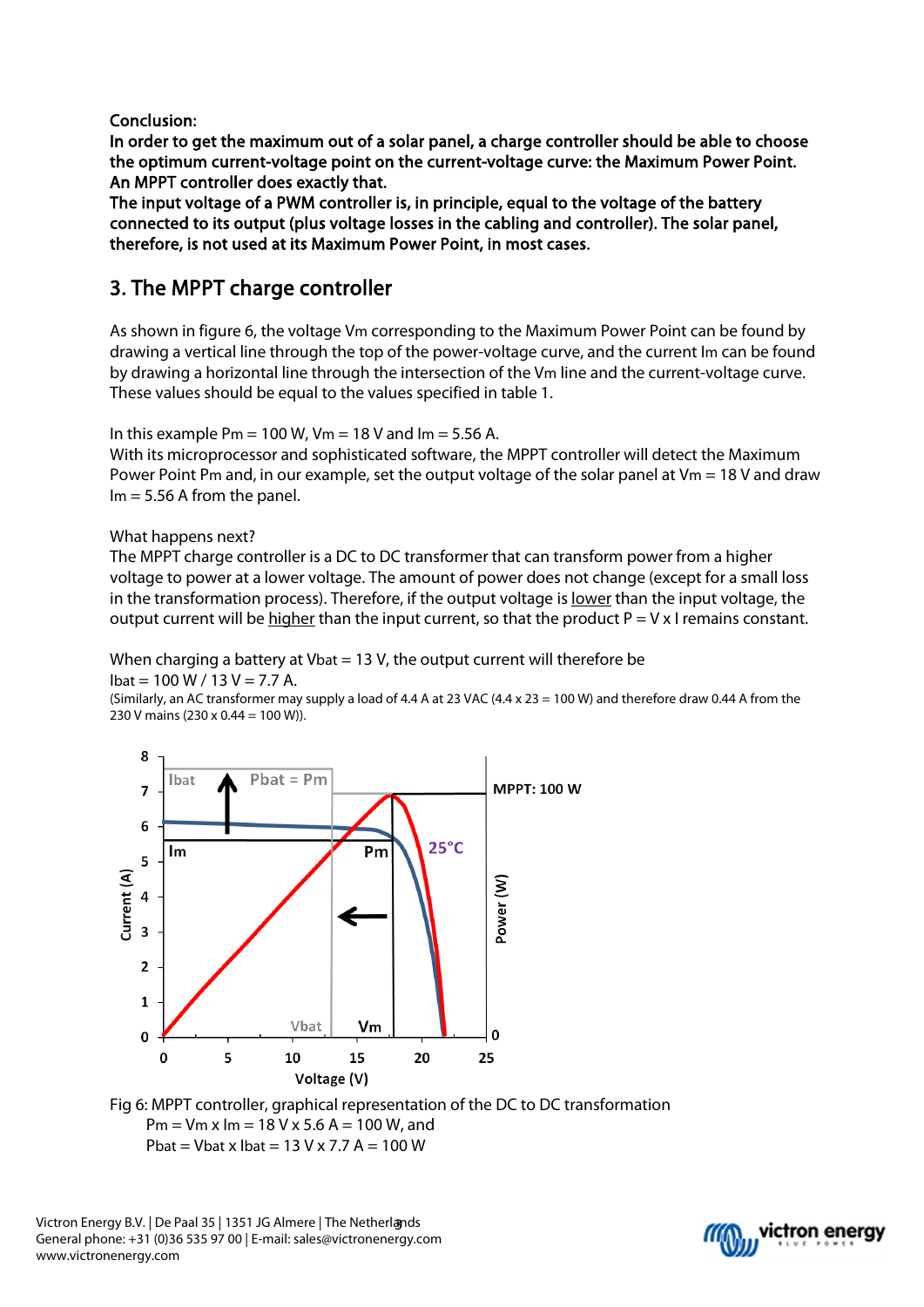# 4. The PWM charge controller



Fig 7: PWM charge controller

In this case the charge voltage imposed on the solar panel can be found by drawing a vertical line at the voltage point equal to Vbat plus 0.5 V. The additional 0.5 V represents the voltage loss in the cabling and controller. The intersection of this line with the current-voltage curve gives the current  $I$ <sub>pwm</sub>  $=$   $I$ <sub>bat</sub>.

A PWM controller is not a DC to DC transformer. The PWM controller is a switch which connects the solar panel to the battery. When the switch is closed, the panel and the battery will be at nearly the same voltage. Assuming a discharged battery the initial charge voltage will be around 13 V, and assuming a voltage loss of 0.5 V over the cabling plus controller, the panel will be at Vpwm = 13.5 V. The voltage will slowly increase with increasing state of charge of the battery. When absorption voltage is reached the PWM controller will start to disconnect and reconnect the panel to prevent overcharge (hence the name: Pulse Width Modulated controller).

Figure 7 shows that in our example, with Vbat = 13 V and Vpwm = Vbat +0.5 V = 13.5 V, the power harvested from the panel is Vpwm x Ipwm = 13.5 V x 6 A = 81 W, which is 19% less than the 100 W harvested with the MPPT controller.

Clearly, at 25°C a MPPT controller is preferable to a PWM controller.

Temperature, however, does have a strong effect on the output voltage of the solar panel. This effect is discussed in the next section.

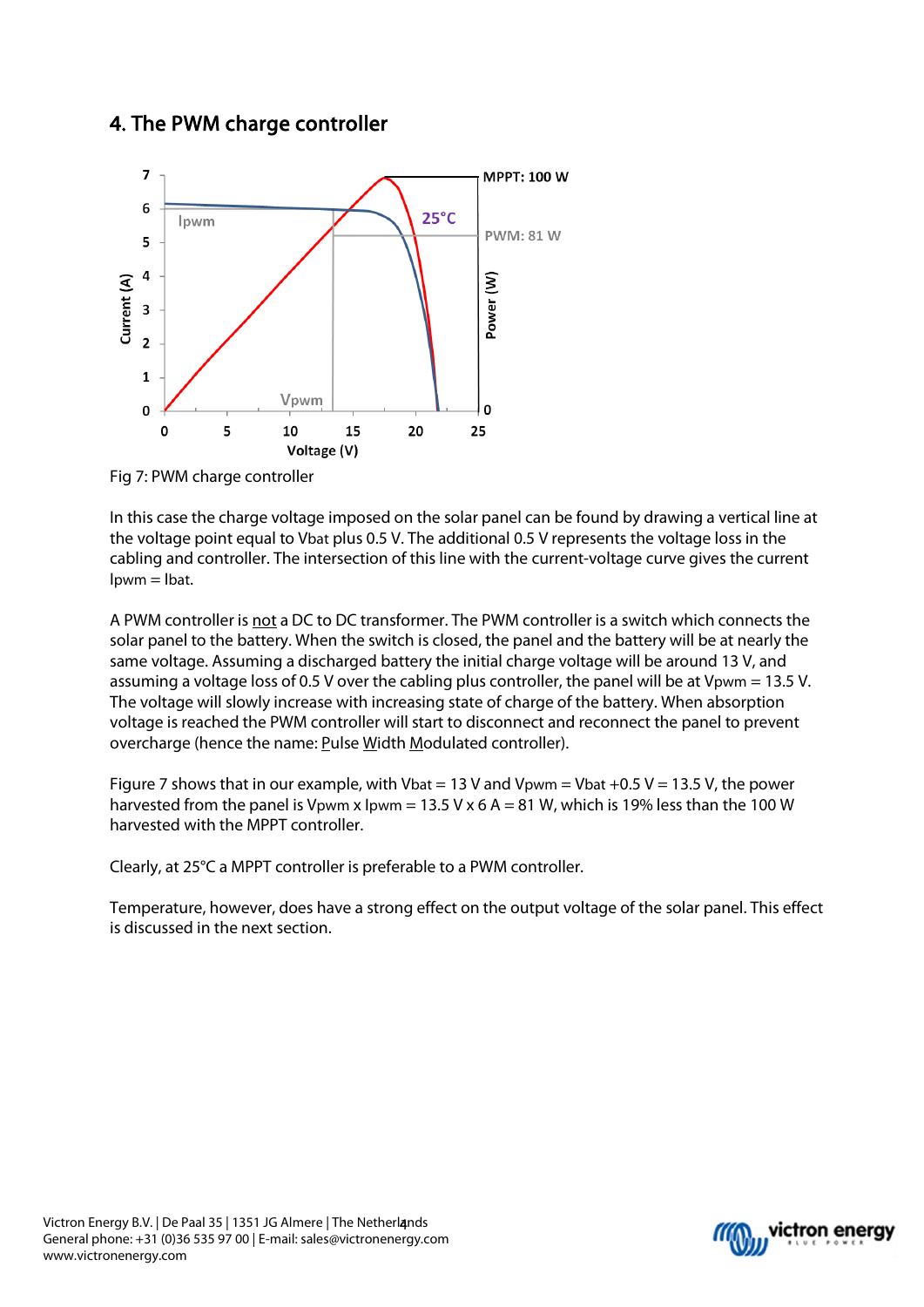# 5. The effect of temperature

## 5.1 The effect of temperature is much too large to neglect

When a panel heats up due to the sun shining on it, both the open circuit voltage and the Maximum Power Point voltage become lower. The current however remains practically constant. In other words: the current-voltage curve moves to the left with increasing temperature, as shown in figure 8.



Fig 8: The current-voltage curve moves to the left with increasing temperature

Obviously, as shown in figure 9 below, the Maximum Power Point also moves to the left, and downwards because the product Vm x Im decreases with increasing temperature.



Fig 9: The Maximum Power Point moves to the left and downwards with increasing temperature

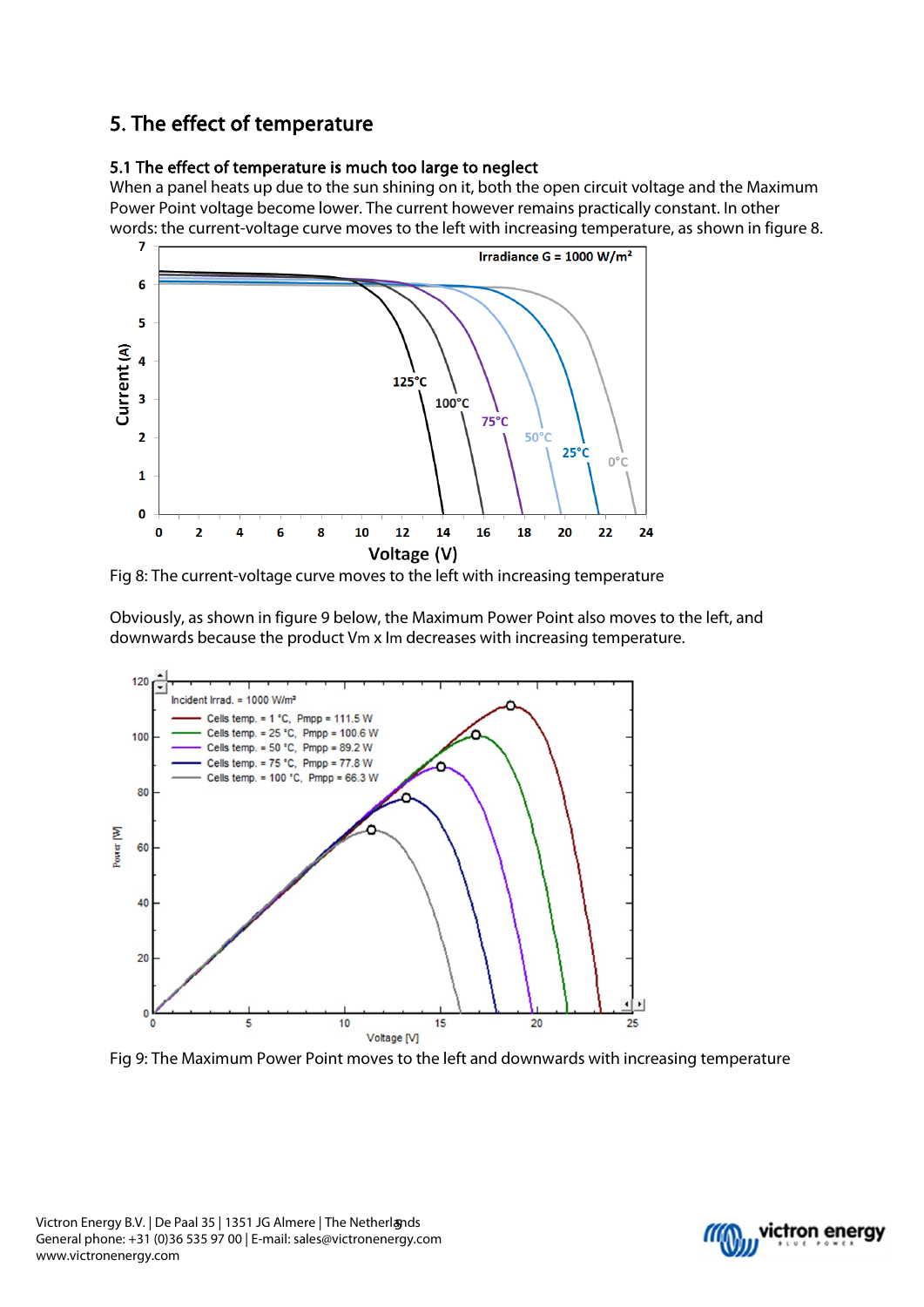## 5.2. The MPPT controller when cell temperature is 75°C

MPPT power, current and voltage can be derived as follows from the specification of the solar panel:

Pm (75°C) = Pm (25°C) x (1 + (75°C - 25°C) x y) = 100 x (1 + (50 x – 0.45 / 100) = 77.5 W And, following the same method:

 $Im (75^{\circ}C) = 5.6 A$ 

 $Vm (75°C) = 13.8 V$ 

And a check: Im (75°C) x Vm (75°C) = 5.6 x 13.8 = 77.3 W. This is a difference of 0.2 W compared to the Pm (75°C), as calculated earlier, so this is close enough and correlates.



Fig 10: Current-voltage and power-voltage curves at 25°C and 75°C

#### Note:

Most panel manufacturers do not specify the temperature coefficients of Im (δ) and Vm (ε), and if they do, ε is often given a value which is far too low. The result is that calculating Vm with the help of its temperature coefficient gives an incorrect value (which is far too optimistic in most cases) and Im x Vm will also be wrong, i.e. Im x Vm  $\neq$  Pm which is mathematically impossible.

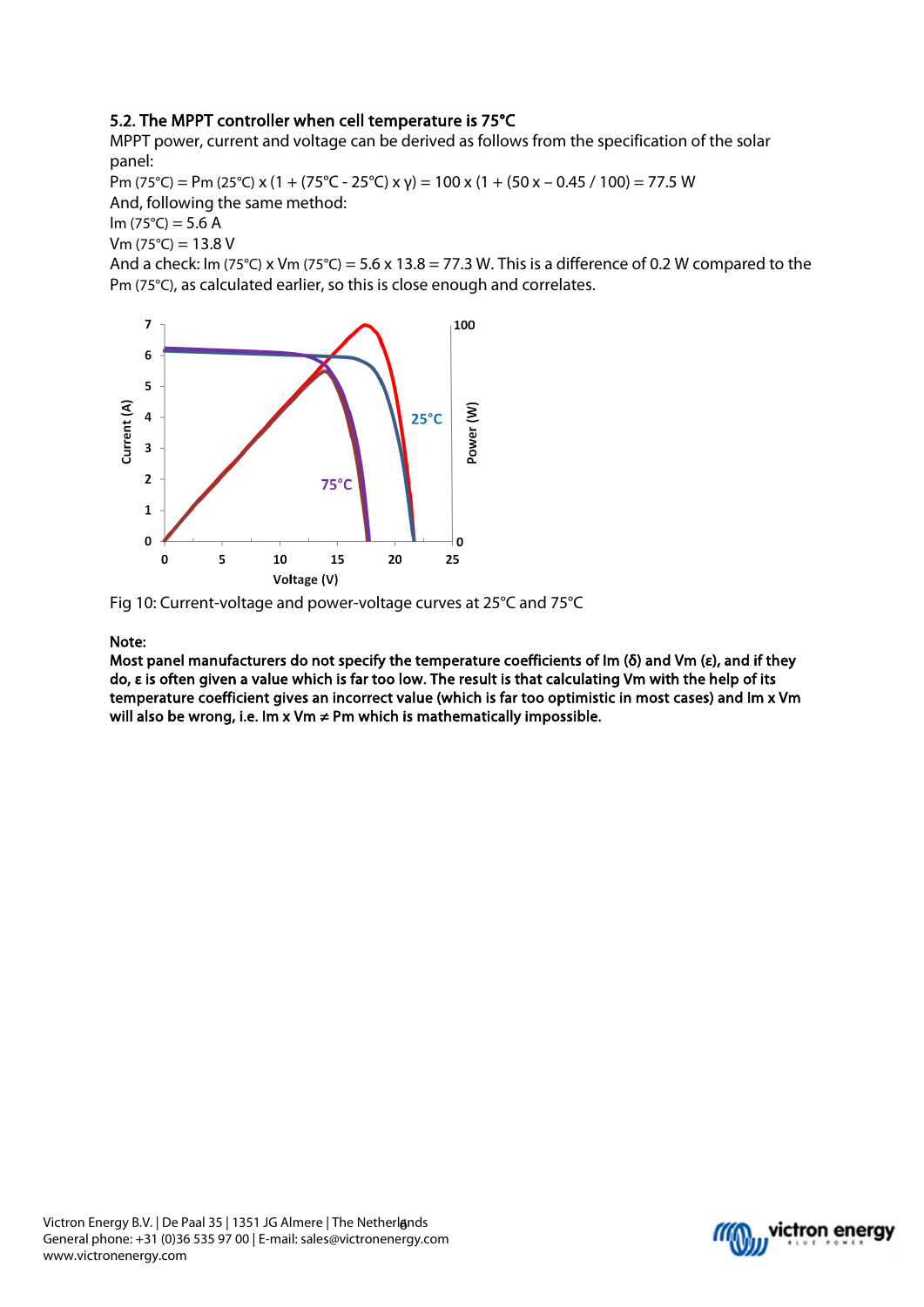## 5.3 The PWM controller when cell temperature is 75°C

Still assuming a battery voltage of 13 V, the voltage imposed on the panel will be 13.5 V. With the help of figure 11 the PWM current can be found by drawing the vertical voltage line and the horizontal current line. The resulting PWM current is 5.95 A and solar panel output is  $13.5$  V x 5.7 A = 77 W.



Fig 11: Comparison of MPPT and PWM performance at 75°C panel temperature Black lines: MPPT (77.5 W). Grey lines: PWM (77 W). MPPT performance advantage: nil

### Conclusion: at Tcell =  $75^{\circ}$ C and Vbat = 13 V the difference in performance between the two controllers is negligible.

### 5.4 Cell temperature 100°C

It is interesting to see what happens at even higher temperatures. Figure 12 shows what happens at 100°C.





Most MPPT controllers cannot transform a lower voltage to a higher voltage, as that's not what they are made for. If the MPPT voltage Vm becomes lower than Vbat, they will therefore operate like a PWM controller, connecting the panel directly to the battery. As shown in figure 11: if Vbat = 13 V, the current harvested from the panel will be limited to 4 A.

And the situation becomes worse with increasing battery voltage (or increasing temperature): the charge current quickly reduces to only a few amps.

However, if the MPPT controller could in this situation still operate at the Maximum Power Point, it could harvest 66 W, whether Vbat is low or high!

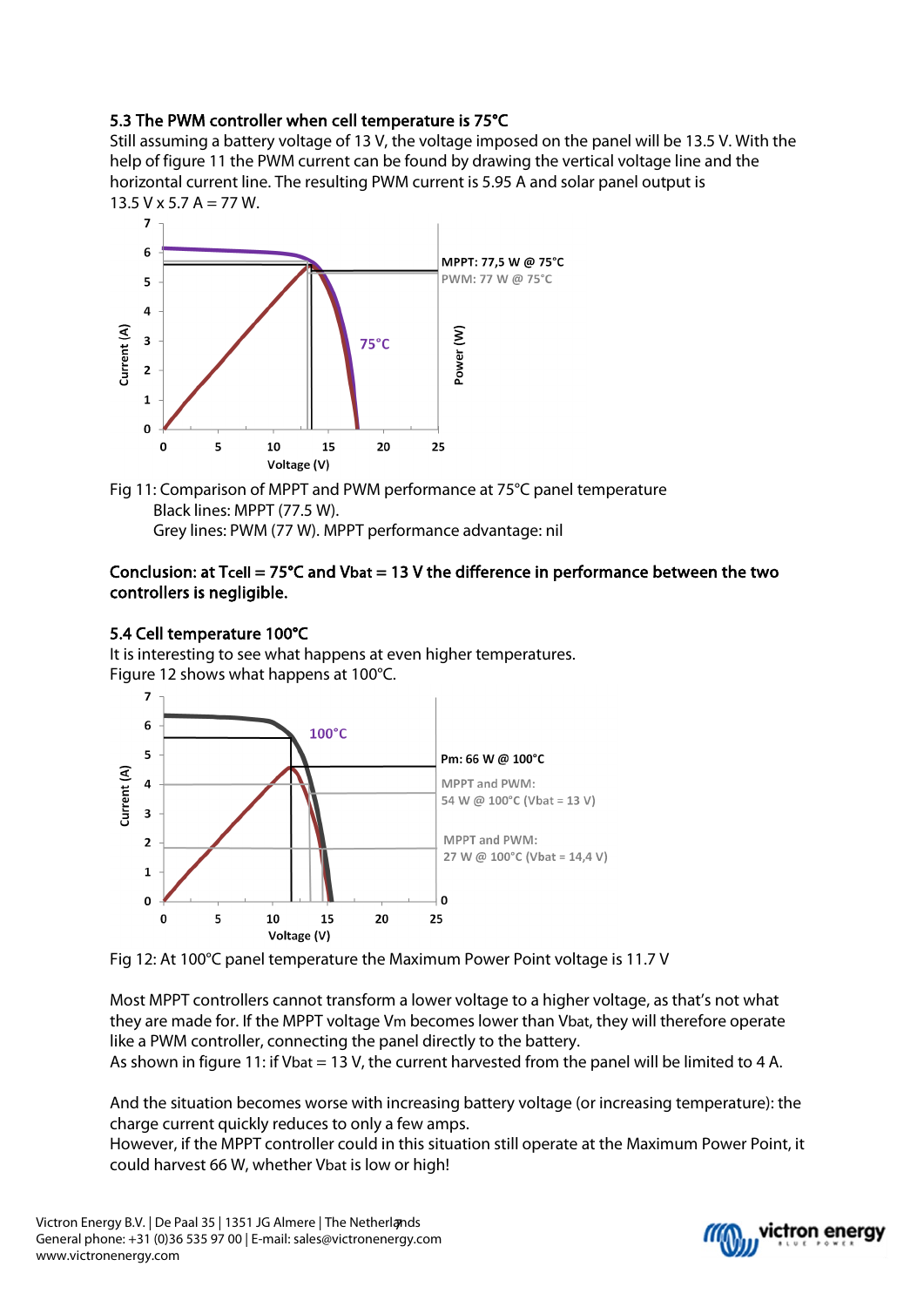# 6. The solution

Clearly, in our example, both MPPT and PWM controllers do not perform at high cell temperatures.

### The solution to improve MPPT controller performance at high cell temperatures is to increase panel voltage by increasing number of cells in series.

Obviously, this solution is not applicable to PWM controllers: increasing the number of cells in series will reduce performance at low temperature.

In case of the MPPT controller: replace the 12 V / 100 W panel by a 24 V / 100 W panel or by two 12 V / 50 W panels in series. This will double the output voltage and the MPPT controller will charge a 12 V battery with 66 W (5.1 A  $\omega$  13 V), at 100°C cell temperature, see figure 13.

An additional advantage: because the panel voltage has doubled, the panel current is reduced by half ( $P = V \times I$  and P has not changed but V has doubled).

Ohm's law tells us that losses due to cable resistance are Pc (Watt) = Rc x  $I^2$ , where Rc is the resistance of the cable. What this formula shows is that for a given cable loss, cable cross sectional area can be reduced by a factor of four when doubling the array voltage.



Fig 13: Two 12 V / 50 W panels in series instead of one 12 V / 100 W panel  $Pm = Vm x Im = 23.4 V x 2.8 A = 66 W and$ Phat  $=$  Vhat x Ibat  $=$  13 V x 5.1 A  $=$  66 W

# Conclusion:

When using an MPPT charge controller there are two compelling reasons to increase the PV voltage (by increasing the number of cells in series):

- a) Harvest as much power as possible from the solar array, even at high cell temperature.
- b) Decrease cable cross sectional area and therefore decrease cost.

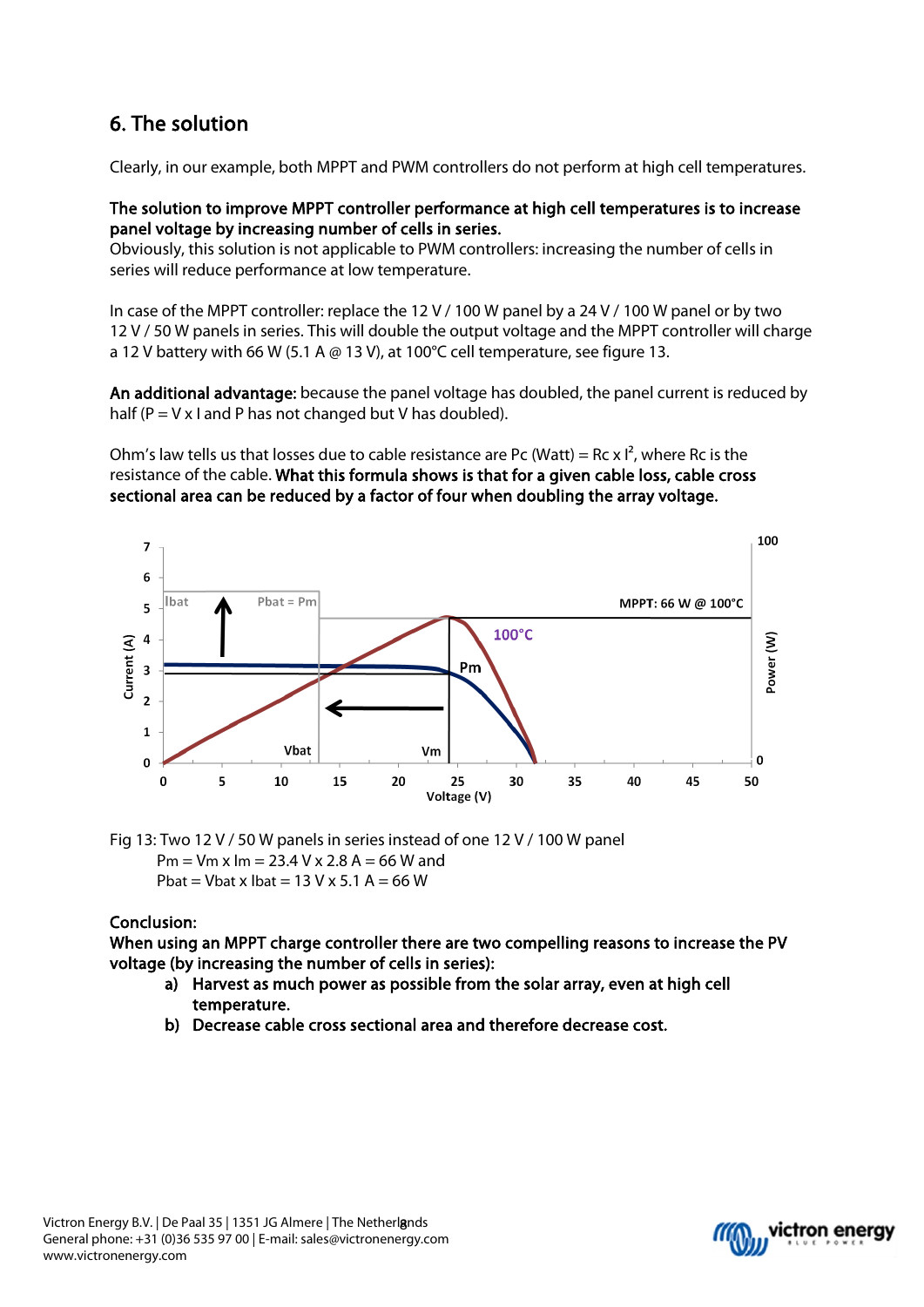# 7. Relative performance graphs

## 7.1 Relative performance as a function of temperature

Let us now assume that the MPPT controller is connected to a solar array with sufficient cells in series to achieve an MPPT voltage several volts higher than the highest battery voltage. For example:

12 V battery: 72 cells (a 24 V array) or more

24 V battery: 108 cells (a 36 V array) or more

48 V battery: 216 cells (a 72 V array) or more

The PWM controller is connected to a solar array of exactly the same Wp power, with the usual number of cells in series and used to charge a 12 V, 24 V or 48 V battery: respectively 36, 72 or 144 cells.

The relative performance of the two controllers as a function of cell temperature can be compared as shown in figure 14.



Fig 14: Relative PWM / MPPT performance comparison as a function of cell temperature and battery voltage under STC and assuming 0.5 V loss in the cabling plus controller.

The performance of the MPPT controller is set at 100%. PWM performance will match MPPT performance (100% relative performance) when the battery voltage plus losses in the cabling and the controller happens to be equal to the MPPT voltage. Three PWM relative performance curves are shown, based on three different battery voltages, and, as expected, the 100% point is achieved at lower temperatures when the battery voltage increases.

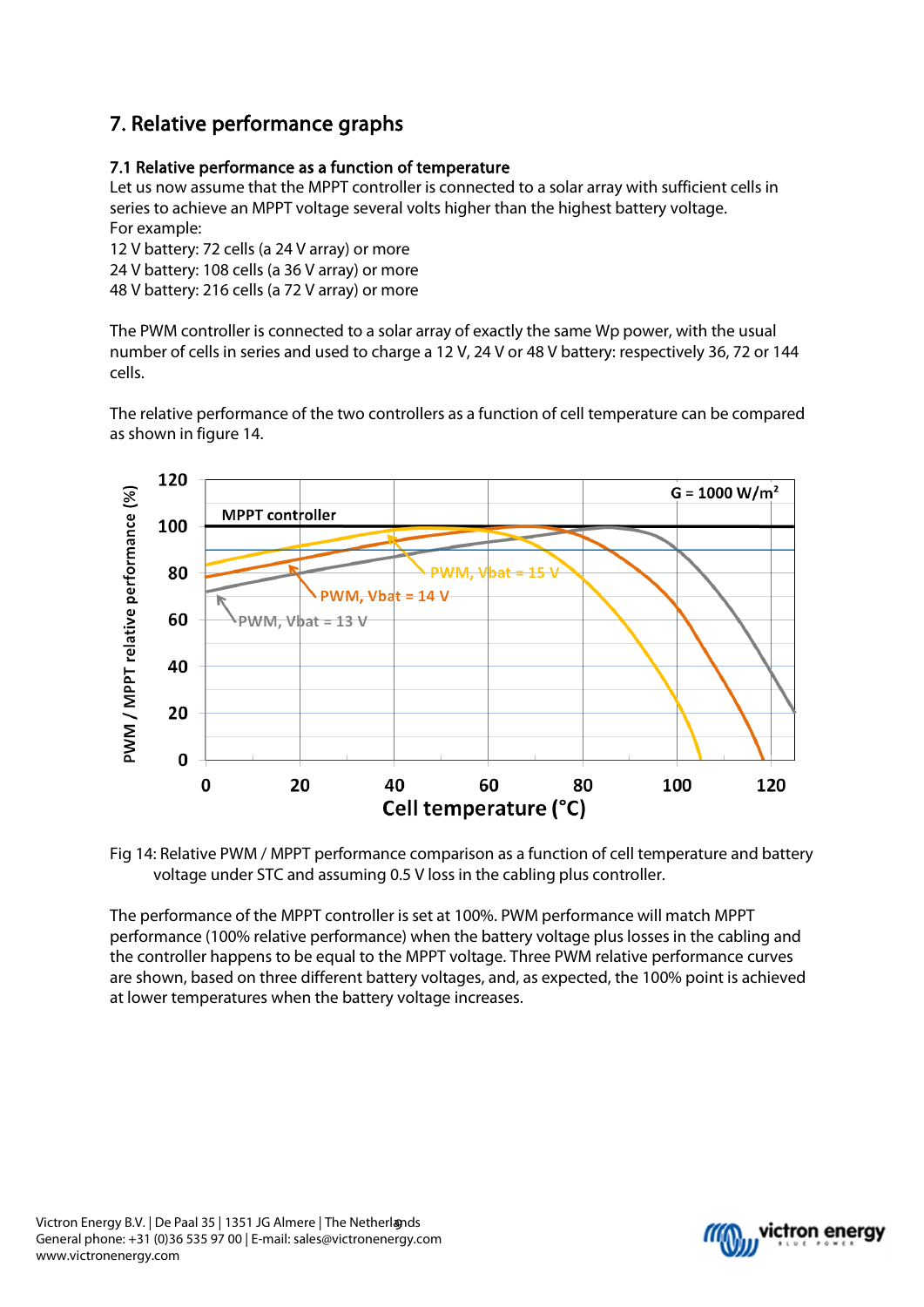## 7.2 Absolute performance as a function of temperature

Including temperature dependence of Pm results in figure 15 below. The performance of the MPPT controller is set at 100% at 25°C using STC.



Fig 15: Absolute PWM / MPPT performance comparison as a function of cell temperature and battery voltage under STC and assuming a 0.5 V loss in the cabling plus controller.

The blue area shows that a PWM controller performs nearly as well (within 10%) as an MPPT controller over a relatively wide battery charge voltage (13 V to 15 V) and temperature range (45°C and 75°C).

The 10% limit is given by the thin blue line in figure 14 and 15.

Before drawing any conclusions a few other solar cell and system parameters have to be considered.

## 7.3 The influence of irradiance

The output of a solar panel is approximately proportional to irradiance, but Vm remains nearly constant as long as irradiance exceeds 200 W /  $m<sup>2</sup>$ . Irradiance therefore does not materially influence the MPPT / PWM performance ratio as long as irradiance exceeds 200 W /  $m^2$  (see figure 16).

But at low irradiance (overcast sky, wintertime) Vm drops rapidly and an MPPT controller connected to an array with a much higher nominal voltage than the battery, will perform far better than a PWM controller.



Figure 16: Dependence of Mp and Vmp on irradiance

Victron Energy B.V. | De Paal 35 | 1351 JG Almere | The Netherlands General phone: +31 (0)36 535 97 00 | E-mail: sales@victronenergy.com www.victronenergy.com

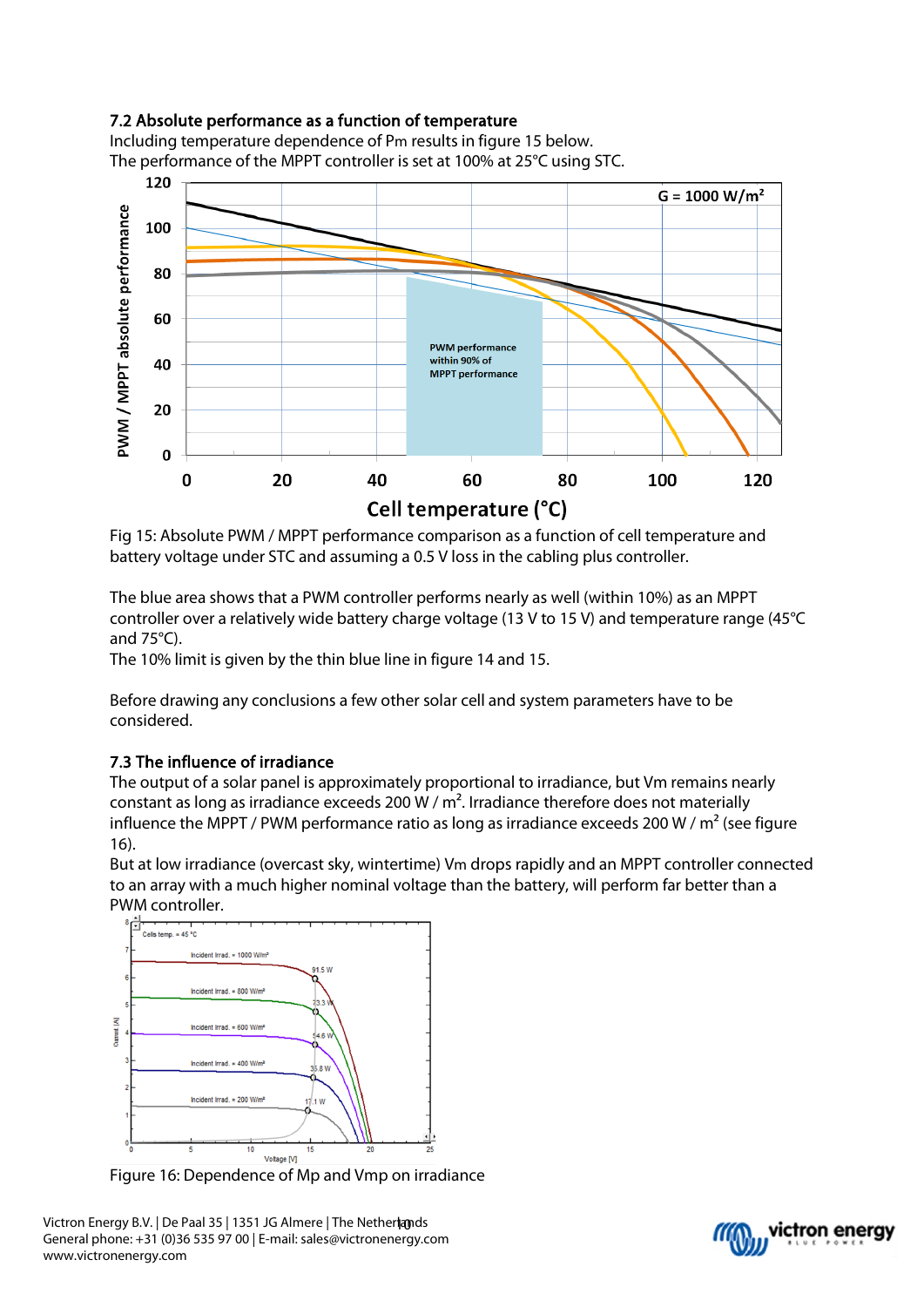## 7.4 Monocrystalline or Polycrystalline

According to manufacturer's datasheets Vm is, on average, slightly lower in the case of polycrystalline panels. In the case of a 12 V panel the difference is 0.35 V to 0.7 V and the temperature coefficient is similar for both technologies. The consequence is that the PWM curves in figure 13 and 14 move 5 to 10°C toward the left in the case of a polycrystalline panel.

### 7.5 Partial shading

Partial shading lowers the output voltage. MPPT therefore has a clear advantage over PWM in the case of partial shading.

### 7.6 Losses in cabling and the controller

In a good installation these losses are small compared to the effect of temperature. Note that throughout this paper, power, voltage and current are taken at the panel output and do not take any losses into account, unless stated otherwise.

### 7.6 Cell temperature

The next question to answer is: what is the temperature of the solar cells in practice.

A first indication is given by the NOCT (Normal Operating Cell Temperature) which nowadays is specified by most solar panel manufacturers.

NOCT conditions are defined as follows:

- Ambient temperature: 20°C
- Irradiance: 800 W/ $m^2$
- Air Mass: 1.5
- Wind speed: 1 m/s
- Mounting: open back side (free standing array)
- No electrical load: no power is drawn from the panel

According to manufacturer's data, on average NOCT =  $45^{\circ}$ C. This means that under the conditions as stated, solar cell temperature is 25°C higher than ambient temperature.

A more general formula to calculate cell temperature Tc is:  $Tc = Ta + G/U$  or  $\Delta T = Tc - Ta = G/U$ **With** Ta: ambient temperature G: irradiance  $(W/m<sup>2</sup>)$ 

U: thermal loss factor ( $W/m^2$ - $\Delta T$ )

And a simple model for the thermal loss factor is:  $U = Uc + Uv \cdot Wv$ Where Uc is a constant component and Uv a factor proportional to wind speed Wv (m/s) at the array.

The resulting thermal formula is:  $Tc = Ta + G/(Uc + Uv \cdot Wv)$  or  $\Delta T = Tc - Ta = G/(Uc + Uv \cdot Wv)$ 

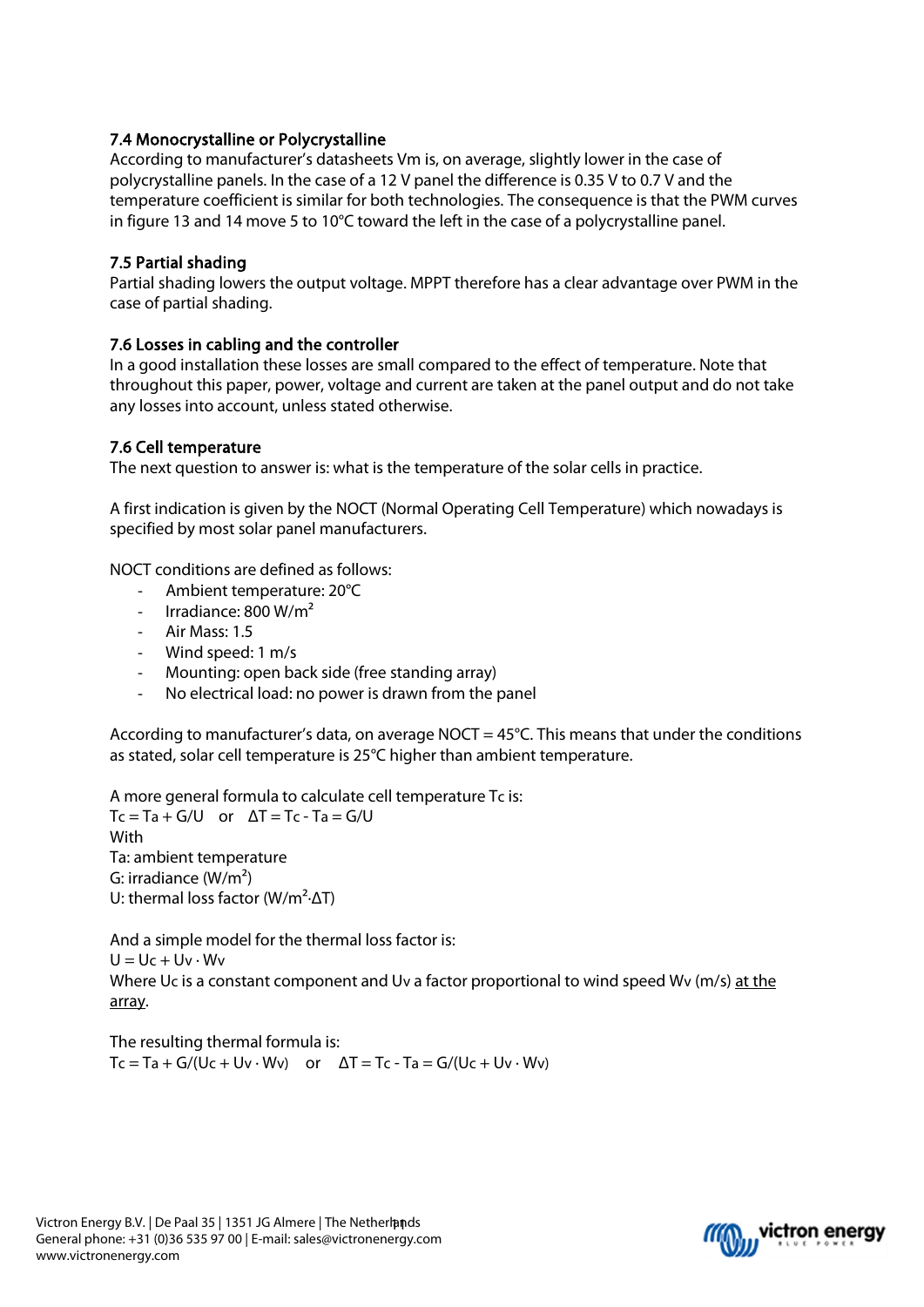Extrapolating from [http://files.pvsyst.com/help/index.html?noct\\_definition.htm](http://files.pvsyst.com/help/index.html?noct_definition.htm) and some other websites, the approximate values for Uc and Uv are:

Freestanding arrays:  $Uc \approx 20 W/m^2 \Delta T$ Uv  $\approx$  12 W / m<sup>2</sup> $\cdot$   $\Delta$ T/m/s

Arrays with the back side fully insulated:  $Uc \approx 10 W/m^2 \cdot \Delta T$  $Uv \approx 6 W/m^2 \cdot \Delta T m/s$ 

Figure 17 shows the resulting cell temperature increase with respect to ambient temperature for free standing arrays and for arrays with the back side fully insulated.

100  $G = 800 W/m<sup>2</sup>$ 90 Temperature increase (AT) 80  $70$ **Back side fully insulated** 60 50 40 **Free standing** 

Clearly, air flow is extremely important.



 $\overline{2}$ 

Wind speed (m/s)

 $\overline{\mathbf{3}}$ 

### Free standing array

**NOTC** 

 $\overline{\mathbf{1}}$ 

30  $20$ 

 $10$  $\Omega$ 

 $\mathbf 0$ 

Without wind, the temperature increase of 40°C of a free standing array can result in cell temperatures of 70 to 80°C on a hot sunny day in Europe. Under such conditions PWM performance lags MPPT performance by 10%.

 $\overline{4}$ 

 $\overline{5}$ 

#### Back side fully insulated

In an array with a fully insulated back side the cell temperature can routinely exceed 100°C. Fully charging the battery with a PWM controller then becomes impossible because charge current will be very low or even zero before the absorption voltage is reached.

In most installations the back side of an array is not fully insulated. When mounted on a sloped roof for example, normally care has been taken to allow for some air flow between the roof and the back side of the solar panels.

The heat capacity of air, however, is very low. The flowing air under the panels may quickly attain equilibrium with the temperature of the panels, leading to no heat exchange at all except for the first few decimeters of the air duct. Therefore, for most of the array, the back side-U value may be the fully insulated U-value.

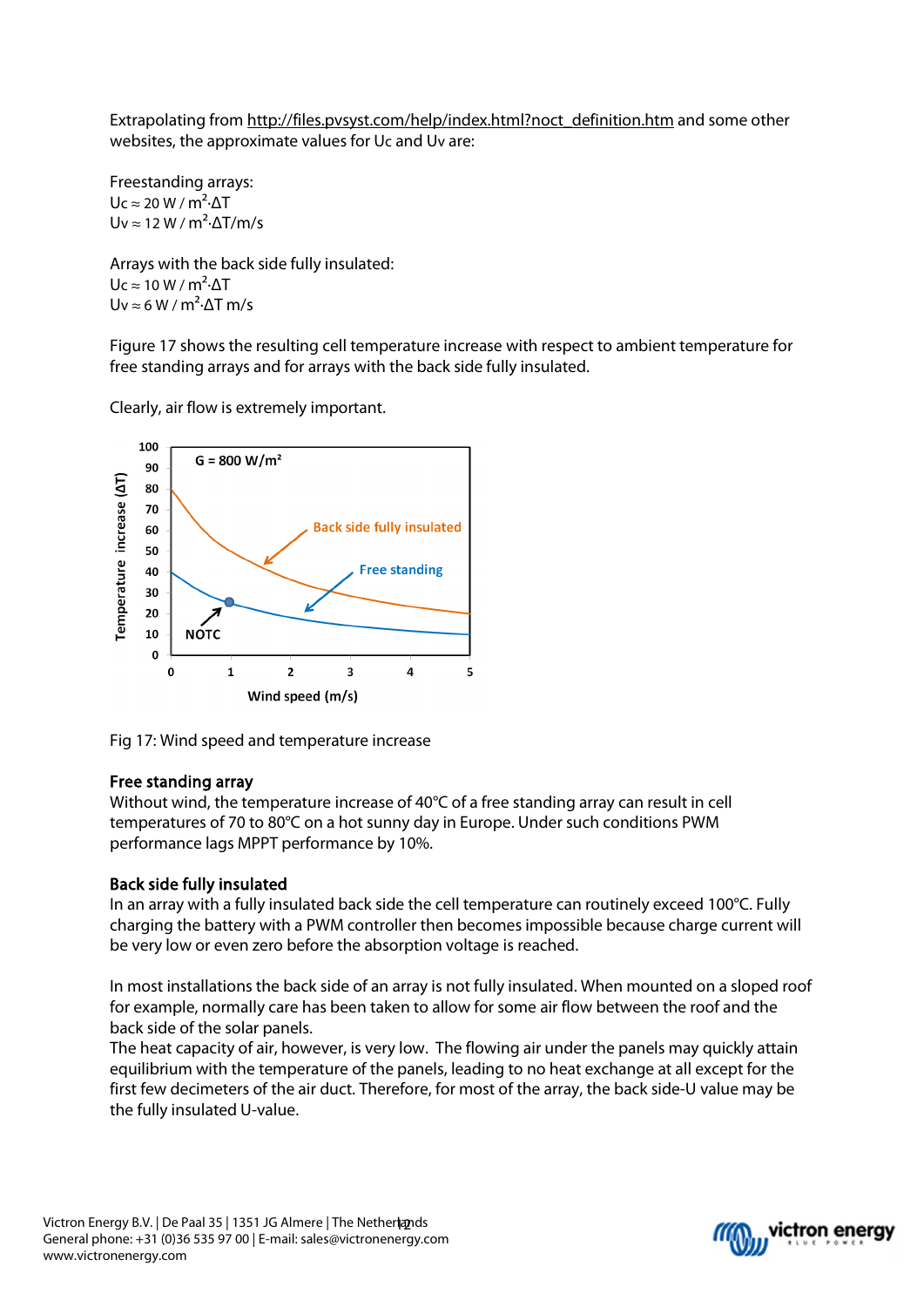# 8. General conclusion

### **Temperature**

A standard crystalline solar panel with a nominal voltage of 12 V consists of 36 cells in series. At 25°C cell temperature, the output current of this panel will be nearly constant up to about 17 V. Above this voltage, current drops off rapidly, resulting in maximum power being produced at around 18 V.

Unfortunately the voltage point at which the current starts to drop off decreases with increasing temperature. Below that voltage point the current however remains practically constant, and is not influenced by temperature.

The output power and output voltage both decrease by about 4.5% for every 10°C of temperature increase.

### PWM controller

When a solar array is connected to the battery through a PWM charge controller, its voltage will be pulled down to near that of the battery. This leads to a suboptimal power output wattage (Watt = Amp x Volt) at low and at very high solar cell temperatures.

In times of rainy or heavily clouded days or during heavy intermittent loads a situation may occur where the battery voltage becomes lower than is normal. This would further pull down the panel voltage; thus degrading the output even further.

At very high cell temperatures the voltage drop off point may decrease below the voltage needed to fully charge the battery.

As array area increases linearly with power, cabling cross sectional area and cable length therefore both increase with power, resulting in substantial cable costs, in the case of arrays exceeding a few 100 Watts.

The PWM charge controller is therefore a good low cost solution for small systems only, when cell temperature is moderate to high (between 45°C and 75°C).

### MPPT controller

Besides performing the function of a basic controller, an MPPT controller also includes a DC to DC voltage converter, converting the voltage of the array to that required by the batteries, with very little loss of power.

An MPPT controller attempts to harvest power from the array near its Maximum Power Point, whilst supplying the varying voltage requirements of the battery plus load. Thus, it essentially decouples the array and battery voltages, so that there can be a 12 volt battery on one side of the MPPT charge controller and two 12 V (Vmax =18 V) panels wired in series to produce 36 V on the other.

If connected to a PV array with a substantially higher nominal voltage than the battery voltage, an MPPT controller will therefore provide charge current even at very high cell temperatures or in low irradiance conditions when a PWM controller would not help much.

As array size increases, both cabling cross sectional area and cable length will increase. The option to wire more panels in series and thereby decrease current, is a compelling reason to install an MPPT controller as soon as the array power exceeds a few hundred Watts (12 V battery), or several hundred Watts (24 V or 48 V battery).